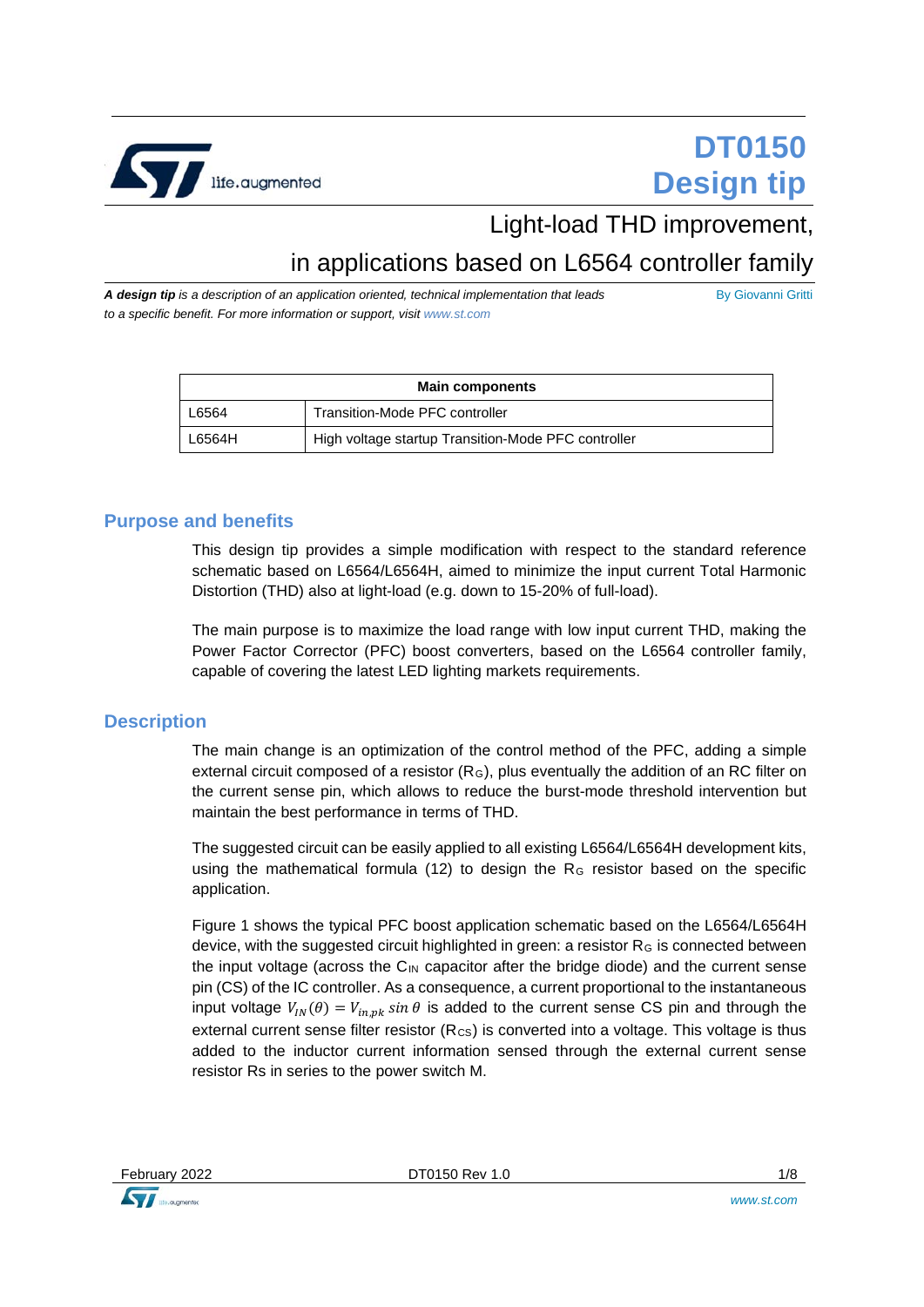As shown in the following mathematical steps, this modulation improves the control of the PFC converter reducing the burst-mode intervention threshold but keeping the best performance in terms of THD.

Referring to the L6564/L6564H datasheet and the following figure 1, where the main block of the peak-current mode control loop is highlighted, it is possible to express the internal current reference voltage  $V_{CS,REF}(\theta)$  as:

$$
V_{CS\_REF}(\theta) = \frac{\sin \theta}{K_P V_{in,pk}} K_M V_C + V_{OFS}(\theta) ,
$$
 (1)

where  $K_P=R_2/R_1+R_2$  is the gain of the MULT partitioning resistors,  $K_M$  is the internal multiplier gain,  $V_c$  is the control-loop voltage (that is basically constant along a line halfcycle due to a narrow bandwidth, like in any high-Power Factor) and  $V_{\text{OFS}}(\theta)$  is the voltage generated by the internal THD optimizer circuit.

Referring to the L6564/L6564H datasheet, section 6.4 and Table 4, the THD optimizer circuit generates a small offset near line zero-crossing to reduce the well-known deadangle that increases the THD. In particular, the offset is not constant but, as shown in figure 1, has a sort of sinusoidal envelope to avoid distortion on the rest of the line period. Considering the typical value reported in the datasheet (Table 4,  $Vcs<sub>ofst</sub>$  parameter), it is possible to express the internal voltage  $V_{\text{OFS}}(\theta)$  with the following formula:

$$
V_{OFS}(\theta) = K_{OFS} \left( V_{REF\_OFS} - K_P V_{in,pk} \sin \theta \right), \tag{2}
$$

where  $K_{OFS}$  is 6.66 [mV] and  $V_{REF}$  ors is 6 [V].

Replacing (2) in (1), the programmed current reference voltage results:

$$
V_{CS\_REF}(\theta) = \frac{\sin \theta}{\kappa_P \, V_{in,pk}} \, K_M \, V_C \, + \, K_{OFS} \left( \, V_{REF\_OFS} \, - \, K_P \, V_{in,pk} \, \sin \theta \right). \tag{3}
$$

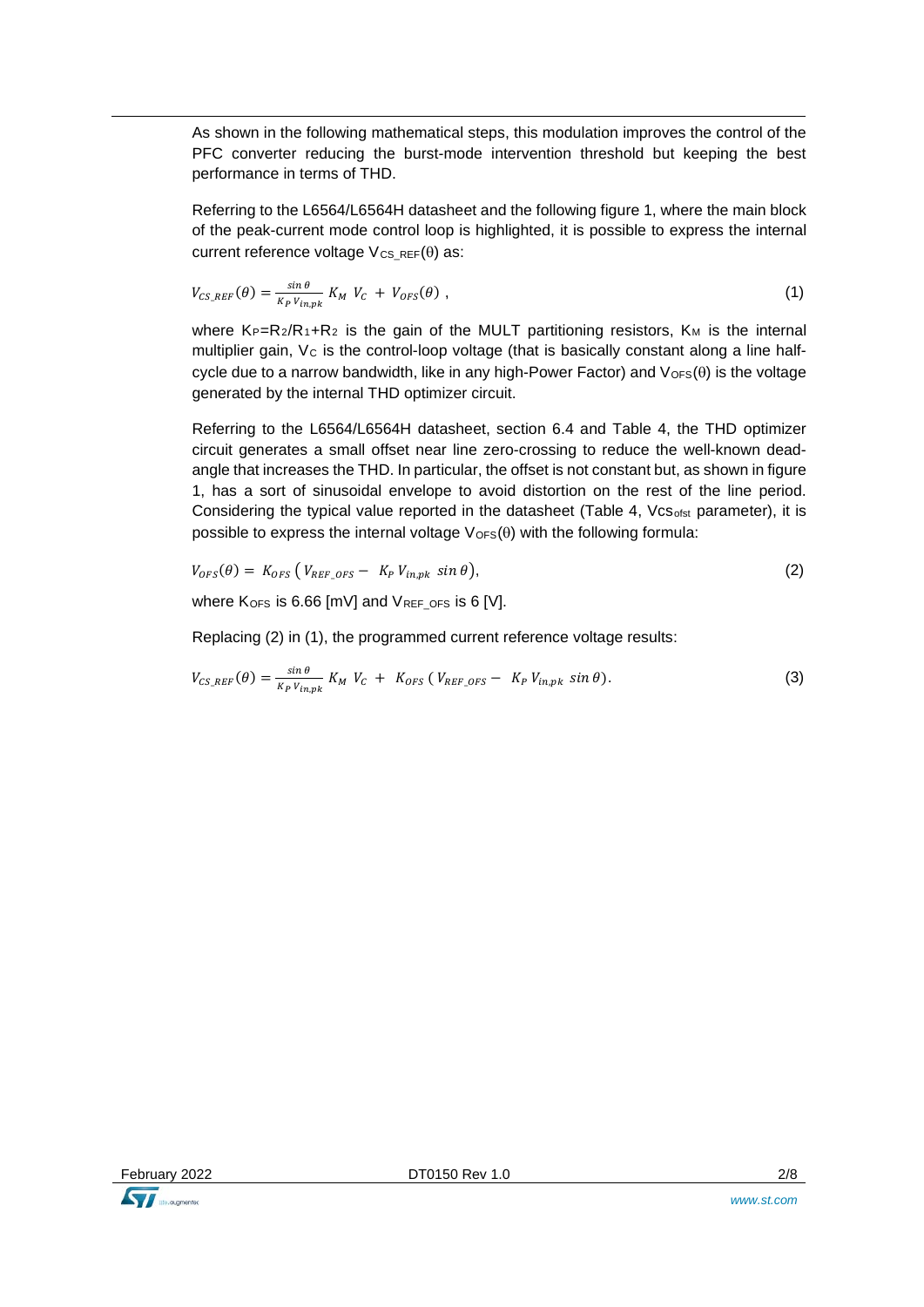

**Figure 1. Typical L6564/L6564H PFC schematic with the suggested circuit highlighted.**

The power switch M is turned off as soon as the CS pin voltage reaches the internal current reference  $V_{CS,REF}(\theta)$ , thus, considering the standard control scheme (R<sub>G</sub> resistor not mounted), the resulting inductor peak current is:

$$
I_{L,pk}(\theta) = \frac{V_{CS\_REF}(\theta)}{R_S},
$$
\n(4)

where R<sub>S</sub> is the current sense resistor.

Considering that the converter operates in Transition-Mode (aka Quasi-Resonant mode), the input current  $\text{Im}(\theta)$  (that is equal to the average value of the inductor current in a switching cycle) results:

$$
I_{IN}(\theta) = \langle I_L \rangle = \frac{I_{L,pk}(\theta)}{2} = \frac{V_{CS\_REF}(\theta)}{2 R_S}.
$$
\n<sup>(5)</sup>

Replacing (3) in (5), results:

$$
I_{IN}(\theta) = \frac{K_M}{2R_S} \frac{\sin \theta}{K_P V_{in,pk}} V_C + \frac{V_{REF\_OPS}}{2R_S} \frac{K_{OPS} K_P}{2R_S} - \frac{K_{OPS} K_P}{2R_S} V_{in,pk} \sin \theta
$$
 (6)

By averaging the product of  $I_{N}(\theta)$  given by (6), with the instantaneous line voltage  $V_{N}(\theta) = V_{m}$   $_{pk}$  sin $\theta$  over a line half-cycle, it is possible to find the DC input power P<sub>IN</sub> to the converter:

$$
P_{IN} = \frac{K_M}{4 \, K_P \, R_S} V_C + \frac{V_{REF\_OPS} \, K_{OFS}}{\pi \, R_S} \, V_{in,pk} - \frac{K_P \, K_{OFS}}{4 \, R_S} \, V_{in,pk}^2 \, . \tag{7}
$$

Now considering the efficiency  $\eta$  of the PFC converter, the output power P<sub>OUT</sub> results:

$$
P_{OUT} = \eta P_{IN} = \frac{\eta K_M}{4 K_P R_S} V_C + \eta \frac{V_{in,pk}}{2 R_S} K_{OFS} \left( \frac{2 V_{REF\_OFS}}{\pi} - \frac{K_P}{2} V_{in,pk} \right).
$$
(8)

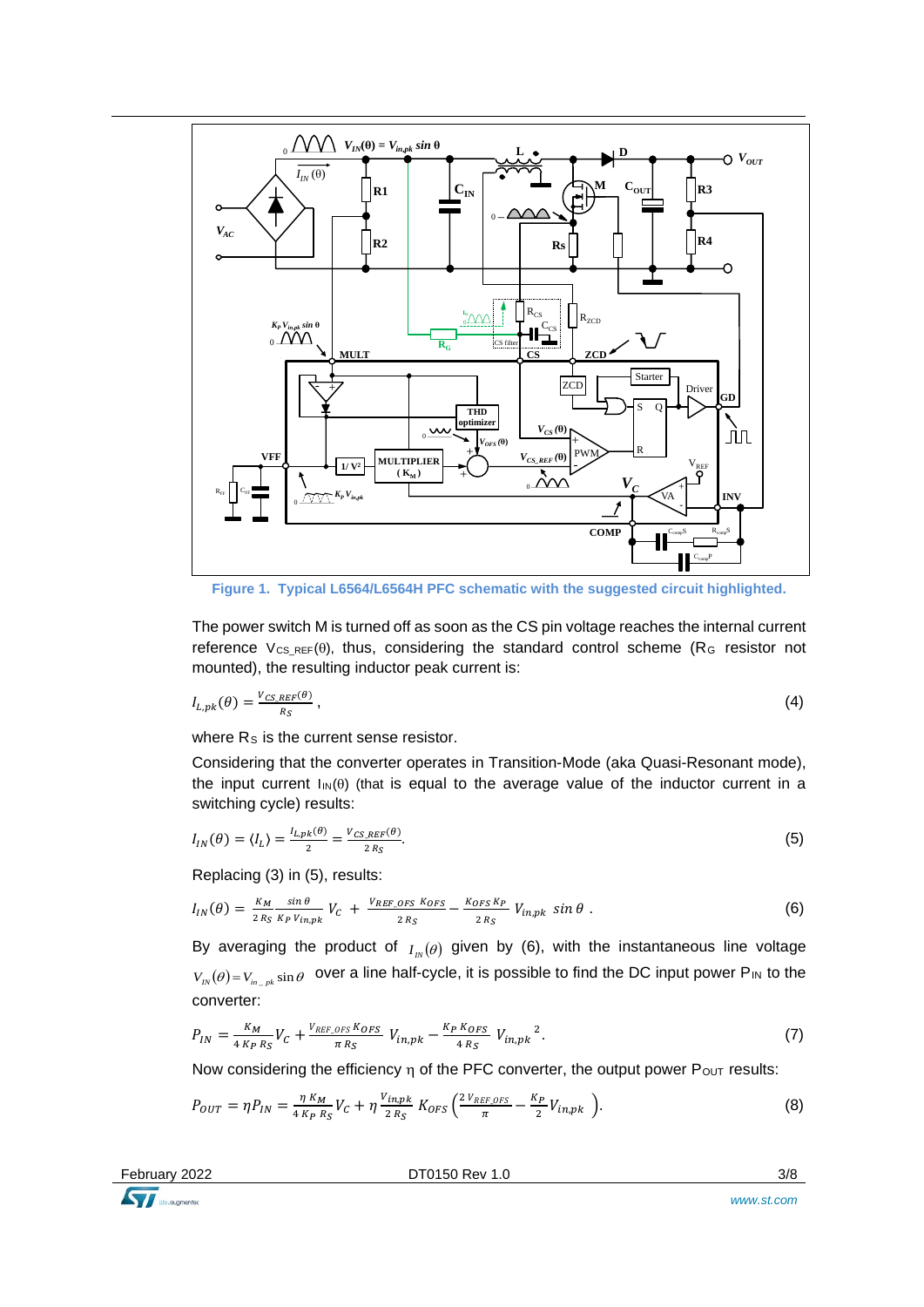The previous equation shows that the PFC converter gives a minimum output power, even in the ideal case where the control loop voltage  $Vc=0$ :

$$
P_{OUT\_MIN\_IDEAL} = \eta \frac{v_{in,pk}}{2 R_S} K_{OFS} \left( \frac{2 v_{REF\_OFS}}{\pi} - \frac{K_P v_{in,pk}}{2} \right). \tag{9}
$$

If the power requested by the PFC load is lower than (9) the PFC converter enters burstmode to keep the output voltage regulation, increasing a lot the THD.

Based on the previous considerations, to minimize the minimum output power deliverable by the converter, the idea is to minimize the offset voltage on the top of the sinusoid while keeping it near line zero-crossing to still guarantee the THD optimizer circuitry efficacy, as shown with the dotted-line in figure 2. This can be done externally to the IC controller, adding a positive offset voltage to the current sense information proportional to the line input voltage.



**Figure 2. Offset voltage optimization proposal.**

Referring to figure 1, and considering that  $V_{IN} \gg V_{CS}$ , the current  $I_G(\theta) = \frac{V_{IN}(\theta)}{R_G}$  is added to the CS pin and converted into a voltage through the Rcs filter resistor:

$$
V_{CS\_OFS}(\theta) = R_{CS} \frac{V_{in,pk} \sin \theta}{R_G}.
$$
\n(10)

Basically, the added  $V_{CS$   $0FS}(\theta)$  positive offset on the CS pin can be programmed to compensate the internal offset voltage on the peak of the sinusoid  $(\theta = \pi/2)$ :

$$
R_{CS}\frac{v_{inpk}}{R_G} = K_{OPS}\left(V_{REF\_OPS}-K_PV_{in,pk}\right). \hspace{1cm} (11)
$$

Solving (11) for the  $R<sub>G</sub>$  resistor, results:

$$
R_G = R_{CS} \frac{V_{inpk}}{(V_{REF\_OPS} - K_P V_{inpk})} \frac{1}{K_{OPS}}.
$$
\n(12)

It is worth noting that the suggested  $R<sub>G</sub>$  resistor depends on the input voltage, so the optimal compensation should be applied considering the higher nominal input voltage (e.g. 230 Vac in a standard wide range 90 Vac-265 Vac application), where the internal offset effect is more evident. Some small fine-tuning of the  $R<sub>G</sub>$  resistor may be needed based on the real application.

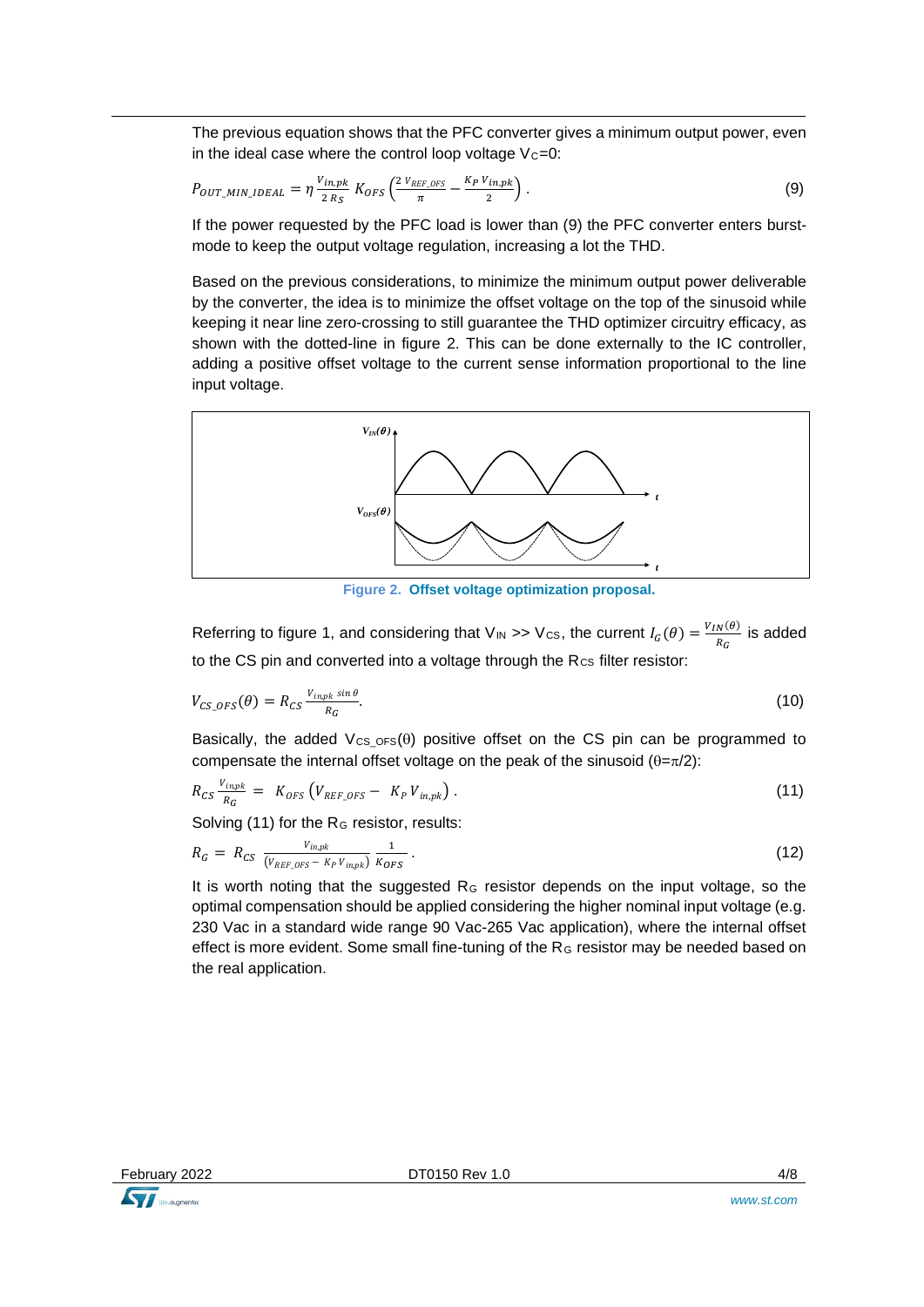#### **Test results**

The effectiveness of the proposal circuitry has been validated on the EVL6699-HVSL, a 150 W dimmable LED driver where the main characteristics of the whole AC/DC converter and the PFC power section based on L6564H are reported in table 1.

Considering the optimal compensation at 230 Vac input, applying the formula (12) the suggested R<sub>G</sub> resistor results:

 $R_G = R_{CS} \cdot \frac{V_{in,pk}}{V_{REF\_OFS} - K_p V_{in,pk}} \cdot \frac{1}{K_1} = 470 \cdot \frac{230 \cdot \sqrt{2}}{6 - 7.06 m \cdot 230 \cdot \sqrt{2}} \cdot \frac{1}{6.66 m} = 6.2 M \Omega$ 

| EVL6699-HVSL converter parameter          | Symbol            | Value       | Unit             |  |  |
|-------------------------------------------|-------------------|-------------|------------------|--|--|
| Line voltage range                        | $V_{I\!N}$        | $90 - 265$  | Vac              |  |  |
| Line frequency range                      | $f_{\text{line}}$ | $47 - 63$   | Hz               |  |  |
| Regulated output current                  | $I_{LED}$         | $0.05$ to 1 | A                |  |  |
| Rated output voltage                      | $V_{LED}$         | 150         | V                |  |  |
| EVL6699-HVSL PFC section parameter        |                   |             |                  |  |  |
| Regulated output voltage                  | VOUT PFC          | 400         | $\vee$           |  |  |
| Inductance                                |                   | 310         | μH               |  |  |
| Current sense resistor                    | $R_{\rm S}$       | 0.172       | $\Omega$         |  |  |
| Input voltage partitioning resistors gain | $K_P$             | 7.06        | $m\Omega/\Omega$ |  |  |
| Current sense filter resistor             | $R_{CS}$          | 470         | $\Omega$         |  |  |
| IC controller                             | L6564H            |             |                  |  |  |

**Table 1. Main characteristics of the 150W LED driver converter.**

Figure 3 shows the THD comparison between the original board (dark) and the modified board (green) adding the suggested R<sub>G</sub> resistor (6 M $\Omega$ ), versus output power.



**Figure 3. THD comparison adding the suggested R<sub>G</sub> resistor.** 

The huge improvement of the THD at high line is evident. The burst-mode intervention is reduced from around 35% to around 15% of the load, keeping the same performance in terms of THD at medium-high load.

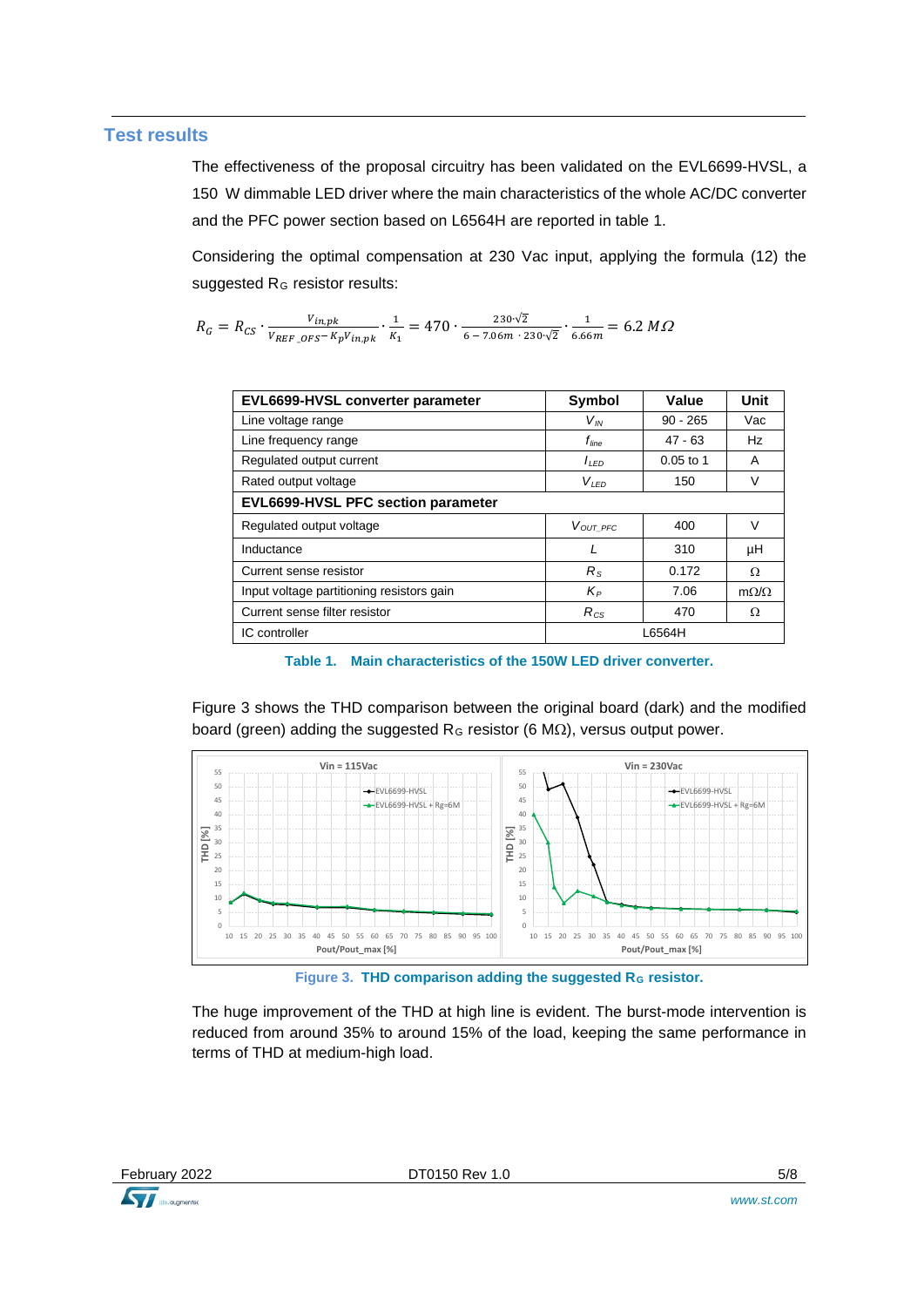

The following images show the Power Factor (PF) comparison results.

Figure 4. PF comparison adding the suggested R<sub>G</sub> resistor.

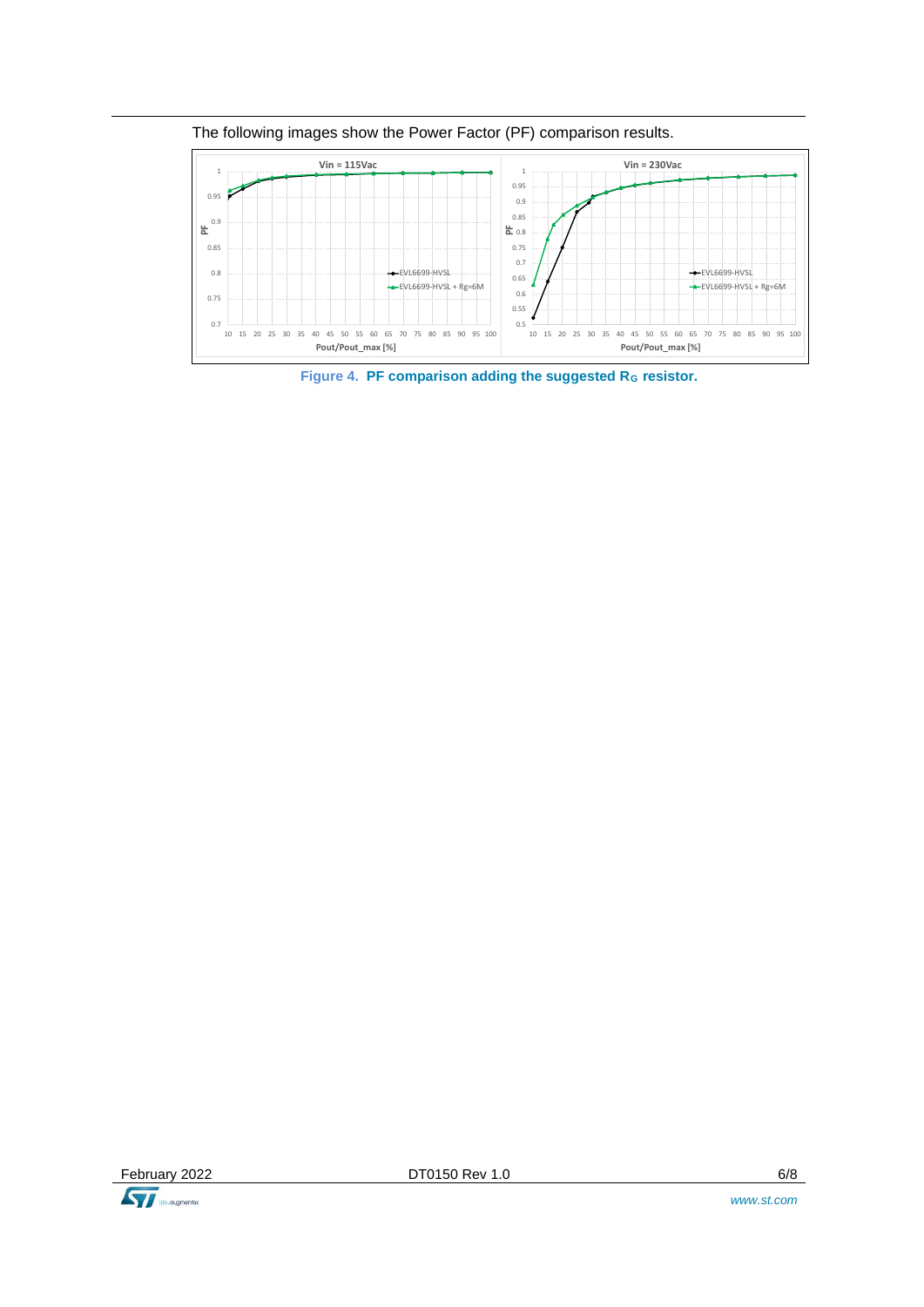### **Support material**

| <b>Documentation</b>                                                                                                                                             |  |  |
|------------------------------------------------------------------------------------------------------------------------------------------------------------------|--|--|
| Datasheet, L6564 - Transition-Mode PFC controller                                                                                                                |  |  |
| Datasheet, L6564H - High Voltage startup Transition-Mode PFC controller                                                                                          |  |  |
| Evaluation board, EVL6699-HVSL (150 V - 150 W LED driver with the L6564H and the L6699<br>Transition Mode PFC Pre-regulator, Half-Bridge LCC Resonant Converter) |  |  |

### **Revision history**

| Date        | Version | <b>Changes</b>  |
|-------------|---------|-----------------|
| 15-Feb-2022 |         | Initial release |